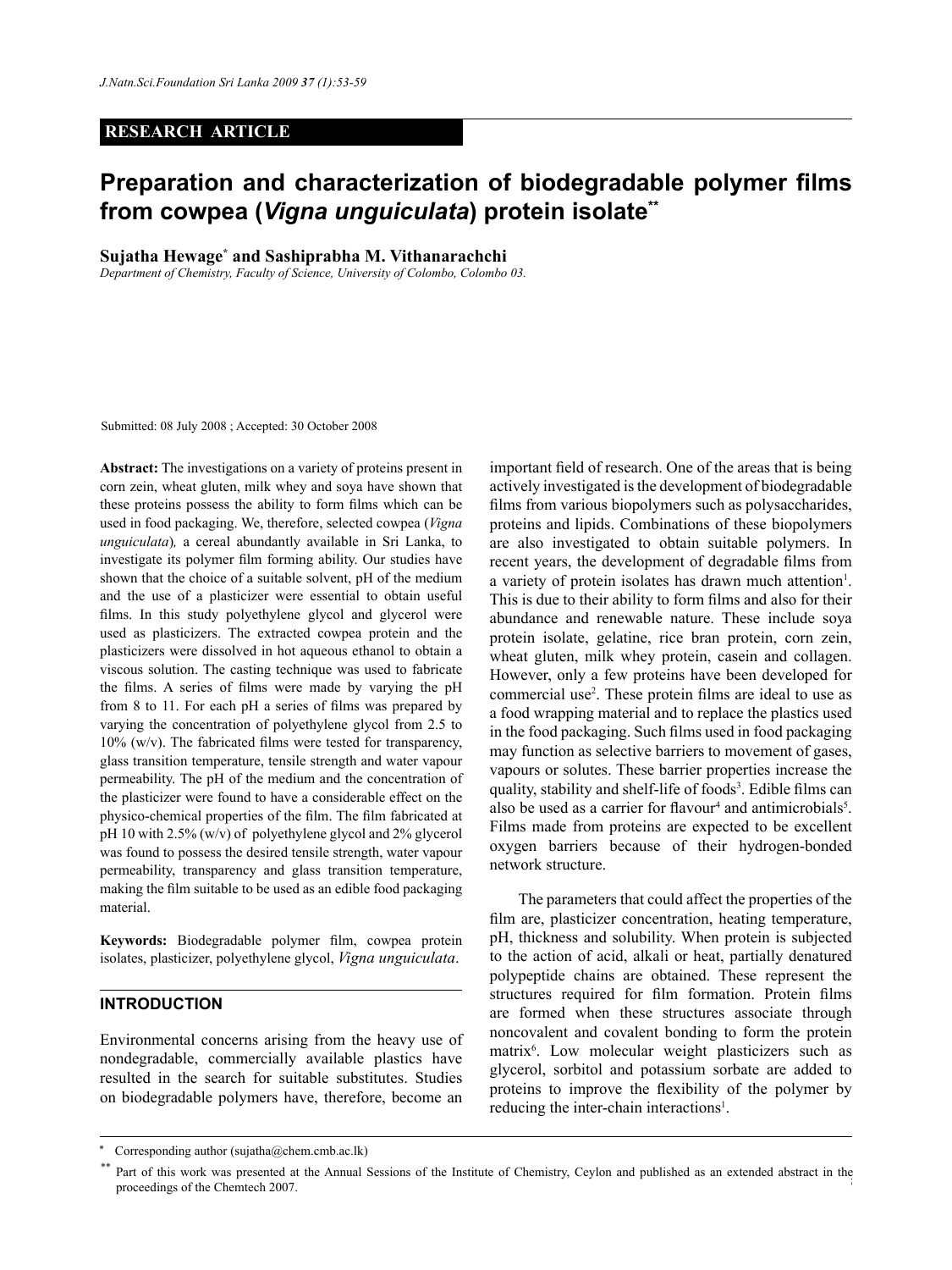The film formation mechanism is believed to occur through the polymerisation of protein and the evaporation of solvent at the interface between film and air. Protein molecules in the film network are associated through disulphide, hydrophobic and hydrogen bonds. The disulphide bonds are primarily responsible for protein polymerisation<sup>7</sup>.

So far, cowpea protein isolate has not been investigated for its film forming ability. The main objective of this study, therefore, was to determine the conditions necessary for the formation of polymer films from cowpea protein isolate<sup>8</sup> and to investigate the effect of the concentration of the plasticizer and the pH of the medium on the mechanical and barrier properties of the films fabricated.

## **METHODS AND MATERIALS**

*Materials*: Cowpea seeds, extracted cowpea protein powder, 0.1M and 0.01 M HCl acid, 0.1 M NaOH, 98% glycerol, polyethylene glycol 20M, distilled ethanol, sodium benzoate,  $\alpha$ -alumina ( $\alpha$ -Al<sub>2</sub>O<sub>3</sub>), small porcelain crucibles, dry silica gel and desiccators. The chemicals used are of GPR grade from BDH, England and used without further purification unless otherwise stated.

*Extraction of cowpea protein*: The dehulled cowpea seeds were milled using a grinding mill (FRITSCH PUL-14) and the resulting cowpea flour was sieved. The cowpea flour was treated with ten fold amount (w/v) of 0.1 M NaOH. The resulting mixture was stirred for an hour on a magnetic stirrer. Stirred mixture was centrifuged at 2000 rpm for 20 min. The supernatant was collected and isoelectrically precipitated at pH 3.7 using 0.1M and 0.01M HCl. The precipitate was separated by centrifuging at 2500 rpm for 15 min. The supernatant was discarded and the sediment was freeze dried at  $20\,^{\circ}\text{C}$  for 48 h. The freeze dried cowpea protein was ground into a fine powder.

*Film fabrication*: 3 g of extracted cowpea protein isolate were weighed and dissolved in 50 cm<sup>3</sup> of distilled water. The pH of the solution was adjusted to 9 with 0.1 M NaOH. This solution was heated at 80°C for 10 min with occasional stirring. A mixture of 10 cm<sup>3</sup> of 20% glycerol and 1 g of polyethylene glycol dissolved in 20 cm3 of distilled ethanol, was added to the hot solution. The heating was continued for a further 30 min. The antifungal agent, 0.1 g of sodium benzoate, was added to the hot solution and stirred to dissolve completely. The hot solution was filtered using a strainer and the filtered solution was immersed in a sonicator for a few minutes to remove air bubbles. Then this homogenized

hot solution was spread on a clean dry glass pad to form a thin layer. This was then dried in an oven for 5 h at  $80 \pm 5$ °C. The dried film was cooled for about 12 h and peeled off from the glass pad. The film was wrapped in tissue papers as soon as it was peeled off and was dried under room temperature for about five days.

A series of films was fabricated at four different pH values of 8, 9, 10 and 11. For each pH value, another series of films was prepared, using 0.5 g, 1.0 g, 1.5 g and 2.0 g of polyethylene glycol, in order to obtain 2.5%, 5%, 7.5% and 10% (w/v) plasticizer solutions, respectively.

*Tensile strength (TS)*: The film samples were cut into 7.5 cm long dumbbell shaped specimens. For each specimen, three measurements of thickness in the mid portion were taken using a micrometer. The tensile strength of each specimen was measured by using the HOUNDS SIELD H 5000 M tensometer (U.K.) with an extension rate of 500 mm/ min. For each film, tensile strength measurements were replicated five times.

*Water Vapour Permeability (WVP)*: The water vapour permeability of the films was determined gravimetrically at 280 C using a model ASTM standard method E 96 – 80  $(ASTM 1980)$ <sup>o</sup>. The thickness of the cowpea protein films was measured and these films were sealed to porcelain crucibles containing anhydrous silica gel. The exposed surface area of the cowpea protein films was measured and the crucibles were weighed to get the initial weight. Sealed crucibles were placed in desiccators maintained at 100% relative humidity with distilled water. The crucibles were weighed at different time intervals, till the difference of weight between two consecutive intervals became less than 0.0001 g. The experiment was carried out in duplicate. The WVP (g.mm/m2 .h.mm/Hg) of the cowpea protein films was detemined using the following equation:

 $WVP = W.X/A.$  t.  $(P_2-P_1)$ 

where  $W$  is the increase in weight of the cup in g,  $X$  is the film thickness in mm,  $A$  is the exposed film area in  $m^2$ , *t* is the time in hours and  $(P_2 - P_1)$  is the vapour pressure difference across the film in mmHg.

*Glass Transition Temperature*  $(T_{\varphi})$ : This was measured by Differential Thermal Analysis using TAS-100 (Rigaku, Differential Thermal Analyzer – 50 µV, Japan). The samples were cut into tiny pieces and loaded into an aluminium sample pan with a crimped cover to maintain a good thermal contact between the sample and the sample pan. Alumina ( $\alpha$  Al<sub>2</sub>O<sub>3</sub>) was used as the reference material. The glass transition temperature was measured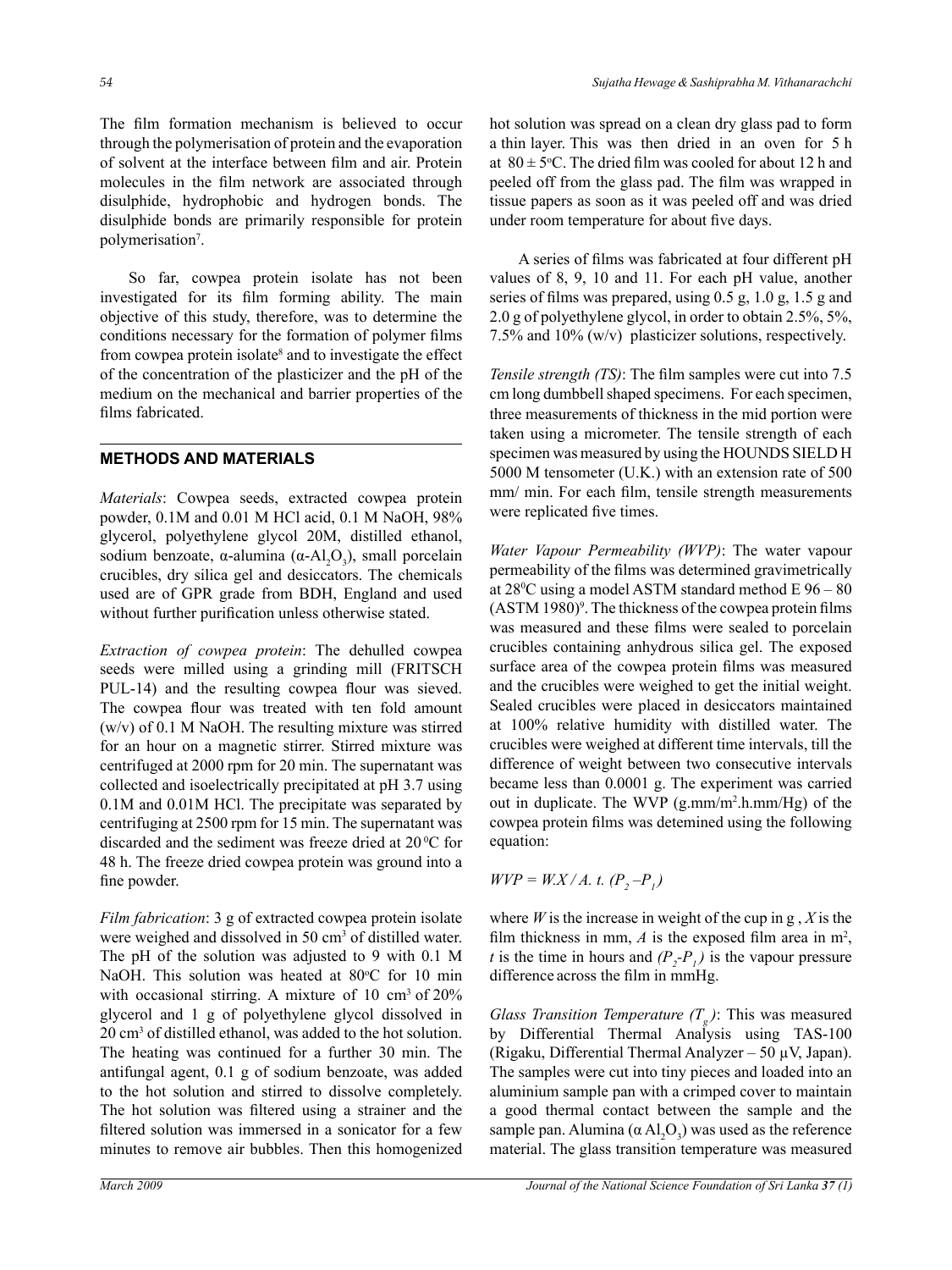under normal atmospheric conditions at a heating rate of 50 C/min. Chart speed was 5 mm/min, Scanning rate was 5 K/min and the target temperature was  $200^{\circ}$ C.

*Opacity*: The film opacity was determined by the modified standard procedure (BSI, 1968) using V 500, UV/ Visible spectrophotometer. The film samples were cut into rectangles and placed on the internal side of the quartz spectrophotometer cell. The absorbance spectrum was recorded for each sample in the wavelength range of 400–800 nm. The film opacity, which is defined as the area under the recorded curve, was determined by an integrating procedure. The opacity was expressed as absorbance units in nanometer (AU. nm).

*Morphology*: A selected cowpea protein film sample, prepared at pH 10 with 2.5% polyethylene glycol plasticizer concentration, was examined for surface characteristics using the scanning electron microscope (SEM), model SEM - TOPCAN, ABT-32 (Japan). The samples were attached to stainless steel stubs with double side cellophane tape, coated with a 10 nm thick layer of gold-palladium alloy. The samples were examined using an accelerating voltage of 15 kV. The lower surface, upper surface and a transverse section of the cowpea protein film were scanned and photographed.

#### **RESULTS AND DISCUSSION**

 The films obtained were homogeneous, transparent, clear, flexible and strong. The transparency of the film is comparable to that of low density polyethylene. The film is sealable and printable. The film has a slightly yellowish appearance and the colour darkens with increase in film thickness. Attempts to prepare films at pH 7 resulted in a brittle film and it was not possible to strip off the film from the glass pad. Above pH 11, although the films obtained were of good quality, the colour of the films was brown. Therefore, low and high pH values were found unsuitable to prepare films from cowpea protein. Hence pH 8 -11 were used in film fabrication. High pH favours the solubility of proteins which results in the unfolding of the protein chains favouring the film formation.

The films fabricated using polyethylene glycol alone as a plasticizer were relatively brittle and difficult to remove from the glass pad as an unbroken film. Addition of 2% glycerol gave a flexible film that could be easily removed from the glass pad without breaking. The plasticizers were added to reduce the brittleness of polymeric material. The addition of plasticizers decreases the interactions between the protein chains. This results in the increased mobility of the protein molecules. Thus, plasticizers improve the flexibility of films. Polyethylene glycol as a plasticizer was found to be not very effective in reducing the brittleness of the film and hence a mixture of polyethylene glycol and glycerol was needed to improve the flexibility of the cowpea protein film.

The effect of pH on opacity is shown in Table1 and Figure 1. Opacity is inversely proportional to transparency. The film opacity values were used to assess the transparency of the film. With increasing pH, opacity of the film decreased resulting in the increase in transparency of the film at high pH. At higher pH values, solubility of the cowpea protein is high and the protein chains are dispersed evenly, enabling the formation of a homogeneous film. Therefore, more light penetrates through the film giving lower opacity values.

Table 2 and Figure 2 show the effect of plasticizer concentration on opacity. The film opacity increased with the increasing plasticization. When the plasticizer concentration is increased the homogeneity of dispersed cowpea protein chains are disrupted by bulky polyethylene glycol molecules. The loss of homogeneity ultimately leads to high opacity values and reduction in transparency<sup>10</sup>.

The effect of pH on the tensile strength of the cowpea protein film is given in Table 3 and Figure 3. The tensile strength of the cowpea protein film increased with the increasing pH of the film forming solution. As the pH of the film forming solution increases, the solubility of the cowpea protein also increases exposing more thiol groups (SH) in the cowpea protein. The thiol groups get oxidized into disulphide bonds (S-S) which are the main associative forces that make cross linkages between the protein polymers $11, 12$ . Therefore, at higher pH values, the number of cross linkages in the polymer is higher and that increases the strength of the polymer network leading to higher tensile strength.

The variation of the tensile strength with the plasticizer concentration is shown in Table 4 and Figure 4. The tensile strength decreased with the increasing plasticizer concentration. The plasticizer molecules reside in between the protein chains thereby reducing the extensive intermolecular interactions among the protein chains. Therefore, when the plasticizer concentration is increased, the number of plasticizer molecules that reside between the protein chains are also increased, thus reducing the interactions between protein polymer chain networks resulting in the lowering of the tensile strength. Also, as the plasticizer molecules used are hydrophilic, these can absorb water vapour from the surrounding and cause swelling of the polymer film. This also reduces the interaction between the protein polymer chains.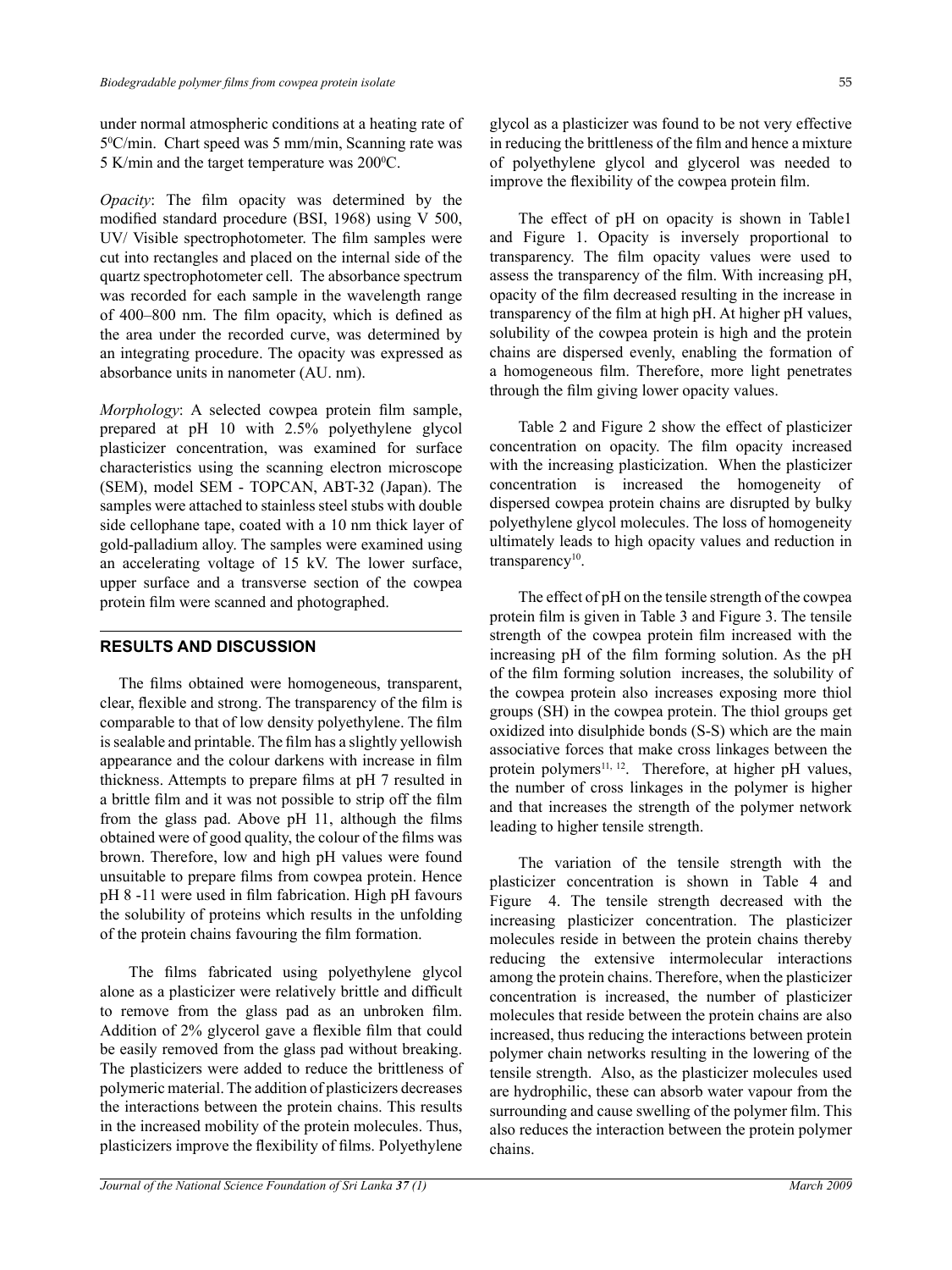**Table1:** Effect of pH on opacity of cowpea protein film

| pH | Opacity (A.U. nm) |
|----|-------------------|
| 8  | 417.46            |
| 9  | 134.95            |
| 10 | 93.06             |
| 11 | 57.70             |

 **Table 3:** Effect of pH on TS of cowpea protein film (concentration of PEG, 2.5% w/v)

| pH | Thickness $(mm)a$ | TS<br>$(Nmm^{-2})^b$ |
|----|-------------------|----------------------|
| 8  | $0.07 \pm 0.01$   | $2.1 \pm 0.47$       |
| 9  | $0.17 \pm 0.01$   | $9.7 \pm 0.97$       |
| 10 | $0.09 \pm 0.01$   | $18.3 \pm 2.00$      |
| 11 | $0.12 \pm 0.01$   | $23.3 \pm 2.11$      |

- a Average and the standard deviation of the film thickness in (n=3) measurements
- b Average and the standard deviation of the tensile strength in (n=5) measurements



**Figure 1:** Effect of pH on opacity of cowpea protein film





**Table 2:** Effect of PEG plasticizer concentration on opacity of cowpea protein film

| PEG plasticizer (%) | Opacity (A.U. nm) |
|---------------------|-------------------|
| 2.5                 | 93.06             |
| 5.0                 | 129.89            |
| 7.5                 | 228.54            |
| 10.0                | 258.79            |

 **Table 4:** Effect of PEG plasticizer concentration on TS of cowpea protein film at pH 10

| PEG plasticizer $(\%)$ | Thickness $(mm)a$ | ТS<br>$(Nmm^{-2})^b$ |
|------------------------|-------------------|----------------------|
| 2.5                    | $0.09 \pm 0.01$   | $18.3 \pm 2.0$       |
| 5.0                    | $0.06 \pm 0.01$   | $17.5 \pm 3.0$       |
| 75                     | $0.13 \pm 0.01$   | $15.9 \pm 1.2$       |
| 10.0                   | $0.03 \pm 0.01$   | $6.6 \pm 2.6$        |

- $a -$  Average and standard deviation of the film thickness in  $(n=3)$ measurements
- $b -$  Average and standard deviation of the tensile strength in  $(n=5)$ measurements



Figure 2: Effect of PEG plasticizer concentration on opacity of cowpea protein film



**Figure 4:** Effect PEG plasticizer concentration on TS of cowpea protein film at pH 10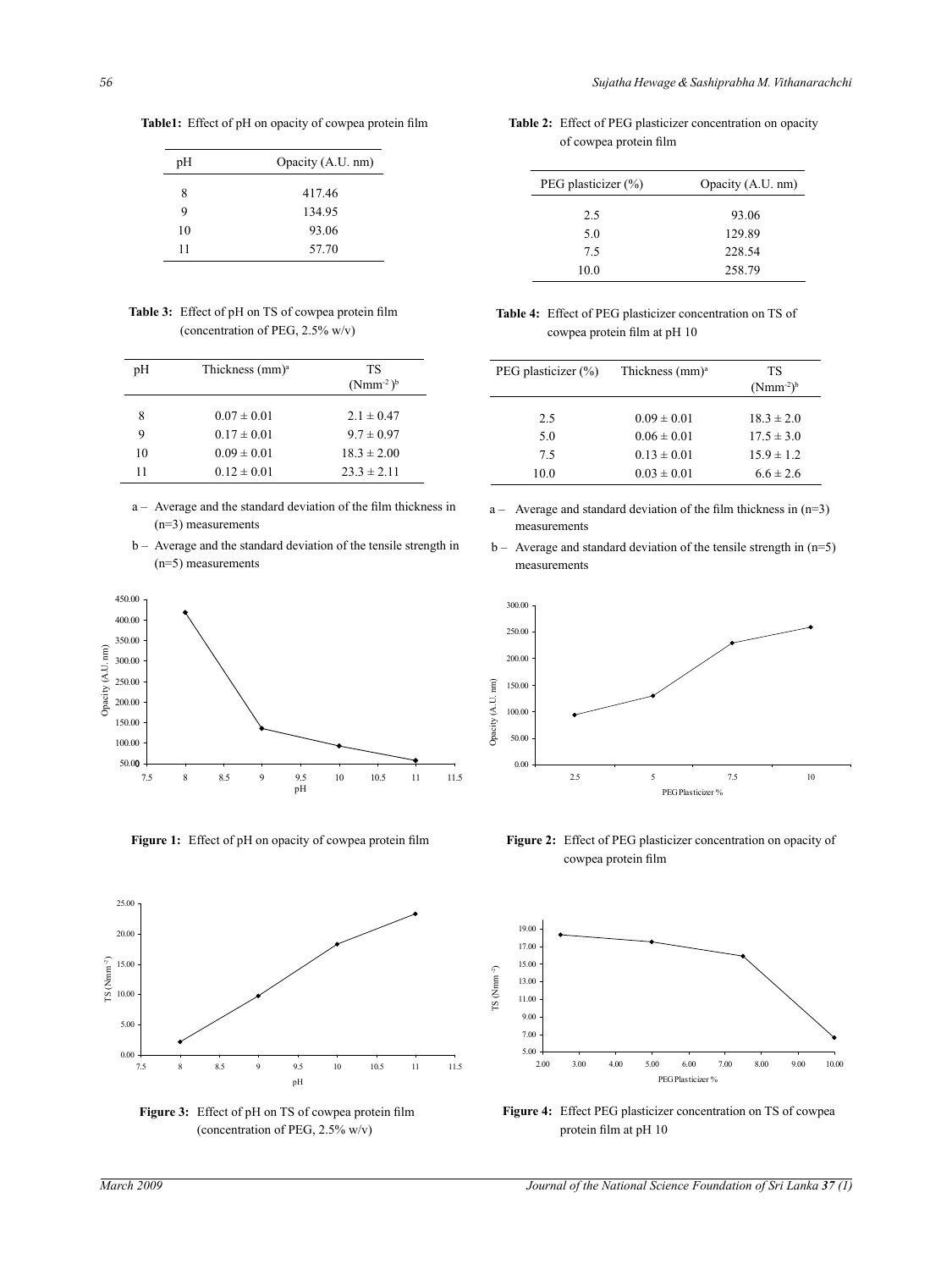| pH | Thickness $(mm)a$ | WVP                  |
|----|-------------------|----------------------|
|    |                   | $(g.mm./m^2.h.mmHg)$ |
|    |                   |                      |
| 8  | $0.03 \pm 0.01$   | $0.0040 \pm 0.0013$  |
| 9  | $0.06 \pm 0.01$   | $0.0070 \pm 0.0012$  |
| 10 | $0.09 \pm 0.01$   | $0.0110 \pm 0.0014$  |
| 11 | $0.12 \pm 0.01$   | $0.0170 \pm 0.0016$  |

**Table 5:** Effect of pH on WVP of cowpea protein film (concentration of PEG, 2.5% w/v)

 $a -$  Average and standard deviation of the film thickness in (n=3) measurements

b– Average and standard deviation of the WVP in (n=5) measurements

| <b>Table 7:</b> Effect of PEG plasticizer concentration on |
|------------------------------------------------------------|
| $T_{\text{I}}$ of the cowpea protein film at pH 10         |

| PEG plasticizer (%) | $T_g({}^0C)$ |
|---------------------|--------------|
| 2.5                 | 62.5         |
| 5.0                 | 56.0         |
| 75                  | 51.5         |



**Figure 6:** Effect of PEG plasticizer concentration on WVP of cowpea protein film at pH 10

The variation of the WVP with the pH of the film forming solution is shown in Table 5 and Figure 5. The WVP increased with the increasing pH of the film forming solution. The WVP is dependent on the number of polar groups present in the polymer film. Denaturation of cowpea protein at higher pH values exposes the hydrophilic residues on the protein surface. That enhances the sorption of migrating water molecules to polar groups, facilitating the transport of water and

#### *Journal of the National Science Foundation of Sri Lanka 37 (1) March 2009*

 $b -$  Average and standard deviation of the WVP in (n=5)

a – Average and standard deviation of the film thickness in (n=3)

**Table 6:** Effect of PEG plasticizer concentration on WVP of cowpea

 $(\%)$  (mm)<sup>a</sup> (g.mm./m<sup>2</sup>.h.mmHg)

2.5  $0.06 \pm 0.01$   $0.0008 \pm 0.0043$ 5.0  $0.09 \pm 0.01$   $0.0120 \pm 0.0014$ 7.5  $0.12 \pm 0.01$   $0.0170 \pm 0.0076$ 10.0  $0.12 \pm 0.01$   $0.0170 \pm 0.0076$ 

PEG plasticizer Thickness WVP

protein film at pH 10

measurements

measurements



**Figure 5:** Effect of pH on WVP of cowpea protein film (concentration of PEG, 2.5% w/v)



**Figure 7:** Effect of PEG plasticizer concentration on  $T_g$  of the cowpea protein film at pH 10

causing the penetration of more water vapour through the film13.

The WVP of the cowpea protein film increased with the increasing plasticizer concentration as shown in Table 6 and Figure 6. The plasticizer molecules increase the intermolecular spacing between the protein polymer chains, thus allowing the water molecules to go through the films<sup>14</sup>.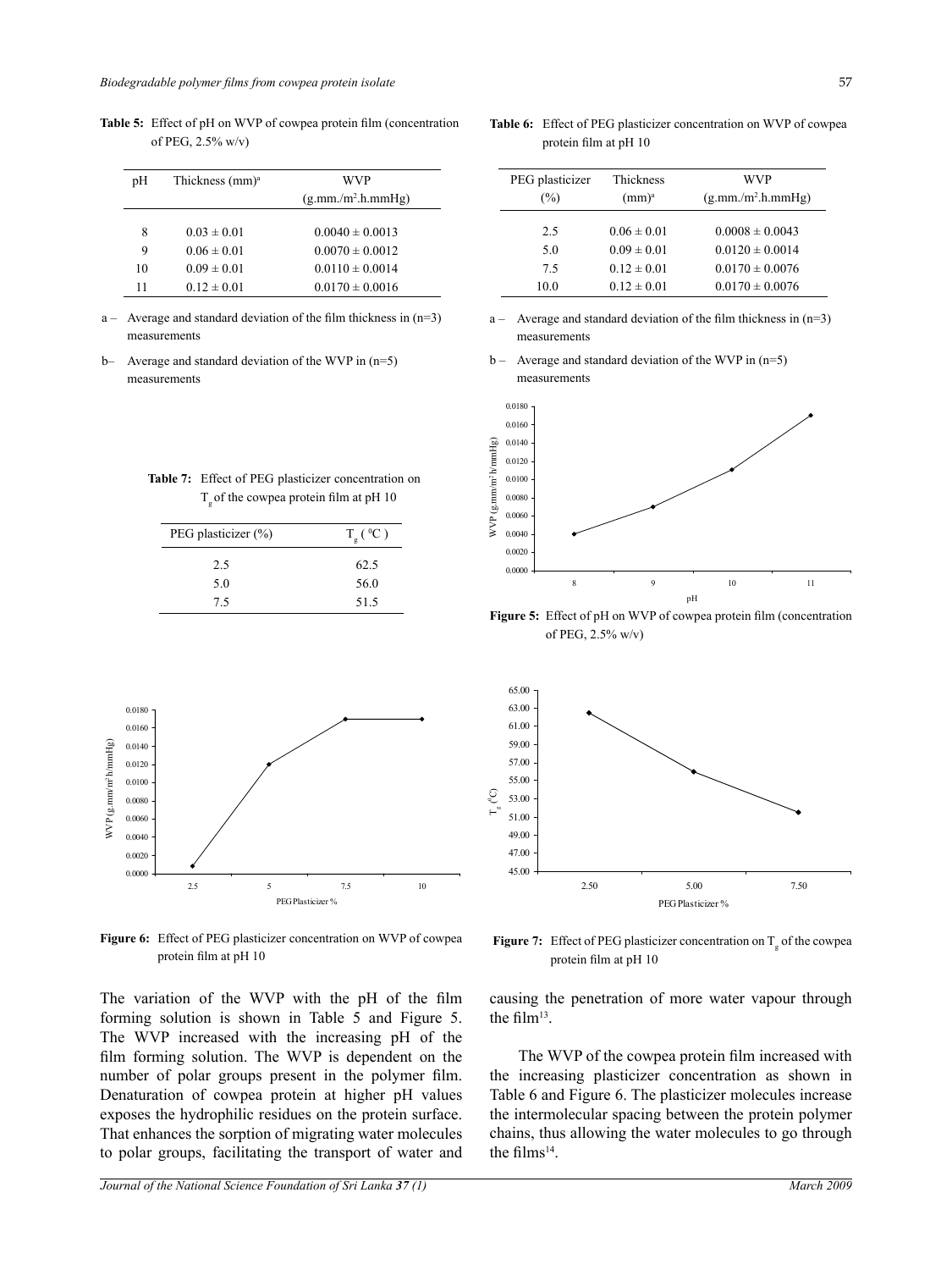

**Figure 8:** A SEM image of the lower surface of the cowpea protein film



**Figure 10:** A SEM image of a transverse section of the cowpea protein film

The Table 7 and Figure 7 show the variation of  $T_{g}$  with the plasticizer concentration. According to the results obtained, the  $T_g$  of the cowpea protein film decreased with the increasing plasticizer concentration. The  $T<sub>g</sub>$ of the pure protein lies in the region of  $155-257$  °C. When plasticizers are added they reside in between the protein polymer chains and space them from one another reducing the interaction between the polymer chains. Therefore, the  $T_{\rm g}$  of the plasticized protein film is less than that of the pure protein.

Figures 8 to 10 show scanning electron microscopy images of cowpea protein film prepared at pH 10 with 2.5 % polyethylene glycol. The SEM image of the lower side of the film, facing the glass pad, is very smooth with uniform deposition of the film components. The reverse side the side exposed to the atmosphere, shows globules in an irregular fashion. The transverse section shows the globular arrangement.

The cowpea protein films are very soluble in water. When kept inside a desiccator between tissue papers or between polythene sheets the films were unaffected and



**Figure 9:** A SEM image of the upper surface of the cowpea protein film

days fungal growth was observed. The fungal growth can the properties of the films were preserved well. When the films were exposed to air, they absorbed moisture from the atmosphere and became more flexible. After several be prevented by using antifungal agents. When a lesser amount of plasticizer was used, the films became brittle, and began to fragment and then disintegrate. The films made out of cowpea protein and the plasticizers added, polyethylene glycol and glycerol, in the film formation are known to biodegrade completely<sup>1</sup>.

## **CONCLUSION**

The films obtained from cowpea protein isolate have a good appearance and are homogeneous, transparent and flexible. When polyethylene glycol was used as the plasticizer the cowpea protein film obtained was brittle. Flexibility of the film increased when a mixture of polyethylene glycol and glycerol was used as plasticizers. An antimicrobial agent, sodium benzoate was used to control the growth of microbes (fungi and mold) on the film. The conditions used in the film formation, such as the pH of the film forming solution and the plasticizer concentration, have a considerable influence on the properties of the polymer film.

 Our studies have shown that the best pH for the fabrication of cowpea protein film is pH 10. At this pH, a film which has the highest tensile strength and lower opacity was formed. However, the water vapour permeability is relatively high at pH 10. When the concentration of the plasticizer, polyethylene glycol, is  $2.5\%$  (w/v), the properties observed of the fabricated films were the best having the highest tensile strength, the lowest opacity and the lowest water vapour permeability. From our studies, we can conclude that the best conditions to prepare cowpea protein films are to use a mixture of 2% glycerol and 2.5% of polyethylene